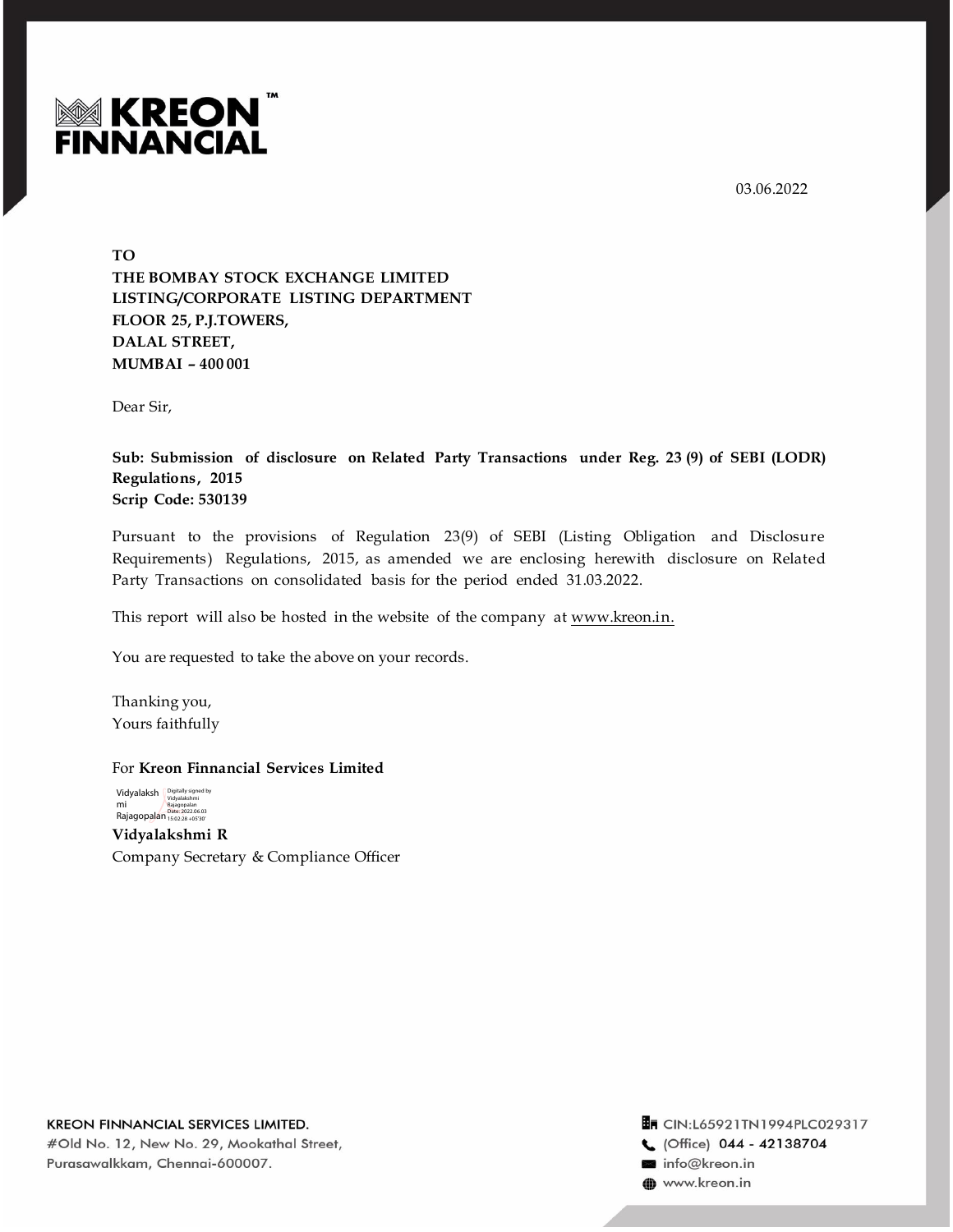

## **DISCLOSURE ON RELATED PARTY TRANSACTIONS**

**Pursuant to Regulation 23(9) of the SEBI (LODR) Regulations 2015**

| (A) List of Key Managerial Personnel / Promoter Group and transactions with them |                     |                            |                                  |                                                                    |                                                       |
|----------------------------------------------------------------------------------|---------------------|----------------------------|----------------------------------|--------------------------------------------------------------------|-------------------------------------------------------|
|                                                                                  |                     |                            |                                  |                                                                    | (Rs. in Lakhs)                                        |
| S.No                                                                             | Name                | Relationship               | Description<br>of<br>Transaction | <b>Transaction for</b><br>Half Year<br>01.10.2021 to<br>31.03.2022 | <b>Transaction</b><br>for Year<br>Ended<br>31.03.2022 |
| $\mathbf{1}$                                                                     | Mr. Jaijash Tatia   | Whole Time                 | Salary                           | 11.89                                                              | 23.78                                                 |
|                                                                                  |                     | Director                   | Sitting fee                      | 0.05                                                               | 0.09                                                  |
| 3                                                                                | Ms. Henna Jain      | Non-Executive<br>Director  | Sitting fee                      | 0.05                                                               | 0.09                                                  |
| 4                                                                                | Mrs. Shoba Nahar    | Chief Financial<br>Officer | Salary                           | 0.79                                                               | 1.58                                                  |
| 5                                                                                | Mrs. Vidyalakshmi R | Company<br>Secretary       | Salary                           | 2.54                                                               | 5.07                                                  |

| (B) List of other Non-Executive Directors and Transactions with them<br>(Rs. in Lakhs) |                 |                                                   |                          |                                                                    |                                                    |
|----------------------------------------------------------------------------------------|-----------------|---------------------------------------------------|--------------------------|--------------------------------------------------------------------|----------------------------------------------------|
| S.No                                                                                   | Name            | Relationship                                      | Nature of<br>Transaction | <b>Transaction</b><br>for Half Year<br>01.10.2021 to<br>31.03.2022 | <b>Transaction</b><br>for Year Ended<br>31.03.2021 |
|                                                                                        | Mr.Subbarayan E | Non-Executive<br>Director/Independent<br>Director | Sitting fee              | 0.04                                                               | 0.08                                               |
| $\mathcal{P}$                                                                          | Ms.Hemamalini D | Non-Executive<br>Director/Independent<br>Director | Sitting fee              | 0.05                                                               | 0.09                                               |

**En CIN:L65921TN1994PLC029317** 

C (Office) 044 - 42138704

info@kreon.in

www.kreon.in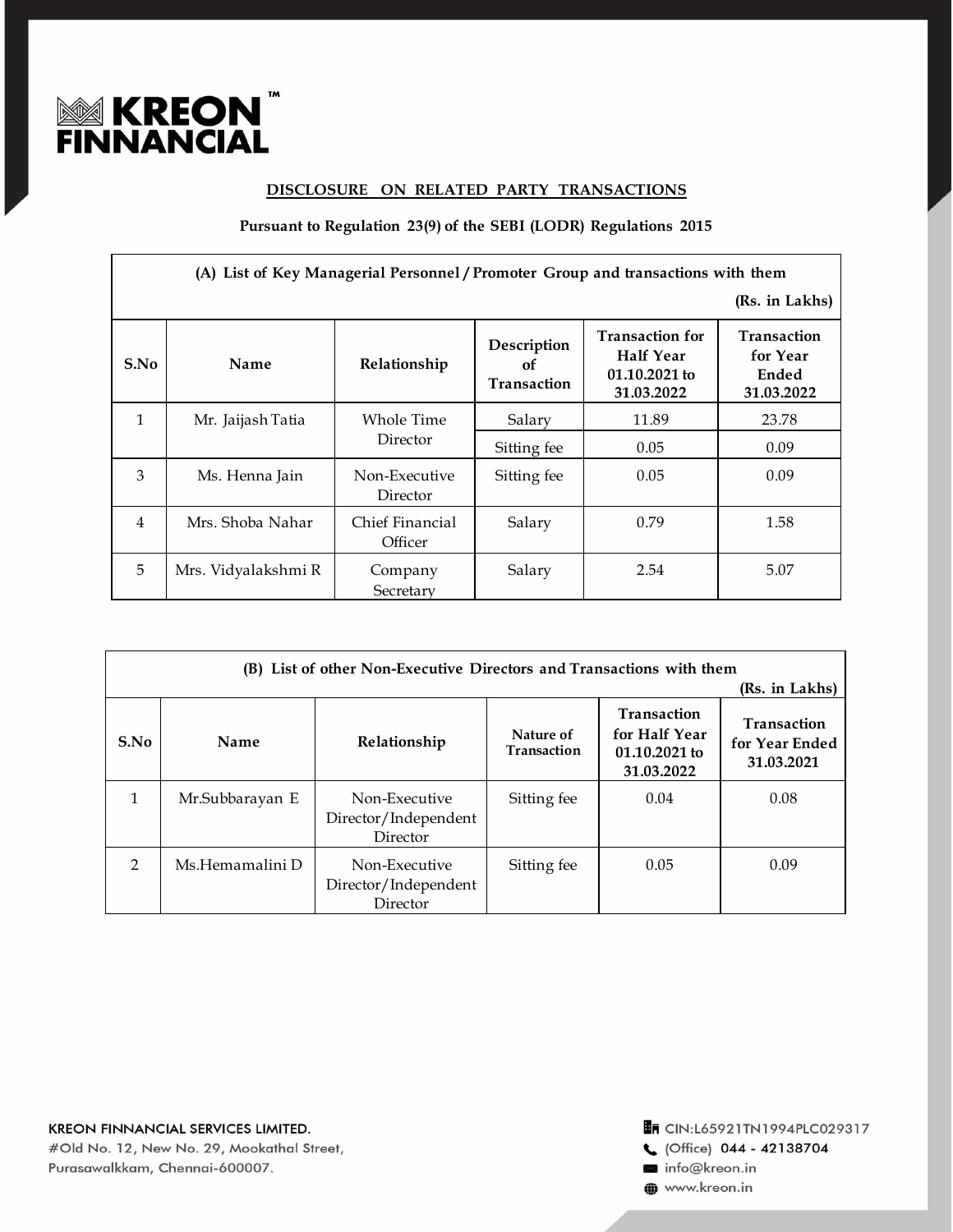

| (C) List of transactions in which KMP or their Relatives or the Enterprises in which KMP or their relatives are interested |                                  |                                                          |                                                                                   |                                                                           |                                                  |
|----------------------------------------------------------------------------------------------------------------------------|----------------------------------|----------------------------------------------------------|-----------------------------------------------------------------------------------|---------------------------------------------------------------------------|--------------------------------------------------|
| (i)Transactions during the year 2021-22                                                                                    |                                  |                                                          |                                                                                   |                                                                           | (Rs. in Lakhs)                                   |
| S.No                                                                                                                       | Name                             | Relationship                                             | <b>Nature of Transaction</b>                                                      | <b>Transaction for</b><br><b>Half Year</b><br>01.10.2021 to<br>31.03.2022 | <b>Transactions for Year</b><br>Ended 31.03.2022 |
| $\mathbf{1}$                                                                                                               | Mr. Bharat Tatia                 | Relative of KMP                                          | Rent Payment                                                                      | 1.50                                                                      | 3.00                                             |
|                                                                                                                            | Mr. Jaijash Tatia                | Promoter/Director<br>$/$ KMP                             | Loan Taken                                                                        | 20.00                                                                     | 28.00                                            |
| $\overline{2}$                                                                                                             |                                  |                                                          | Loan Re-payment<br>(Including conversion of<br>Rs.75 Lakhs into equity<br>shares) | 14.50                                                                     | 101.63                                           |
|                                                                                                                            |                                  |                                                          | Issue of Share warrants                                                           | 157.50                                                                    | 157.50                                           |
|                                                                                                                            | M/s Ashram<br>Online.Com Ltd     | Enterprises over                                         | Interest Paid/Payable                                                             | 5.66                                                                      | 12.06                                            |
|                                                                                                                            |                                  | which KMPs and                                           | Loans Taken                                                                       | $\overline{\phantom{a}}$                                                  | 68.90                                            |
| 3                                                                                                                          |                                  | their relatives can<br>exercise significant<br>influence | Loan Re-payment                                                                   | 7.00                                                                      | 19.35                                            |
| 4                                                                                                                          | M/s Opti Products<br>Pvt. Ltd    | Enterprises over                                         | Interest Paid/Payable                                                             | 1.92                                                                      | 4.23                                             |
|                                                                                                                            |                                  | which KMPs and                                           | Loans Taken                                                                       | 181.00                                                                    | 272.00                                           |
|                                                                                                                            |                                  | their relatives can<br>exercise significant<br>influence | Loan Re-payment                                                                   | 210.50                                                                    | 260.25                                           |
| 5                                                                                                                          | M/s Tatia Global<br>Vennture Ltd | Enterprises over                                         | Interest Paid/Payable                                                             | 5.02                                                                      | 11.62                                            |
|                                                                                                                            |                                  | which KMPs and                                           | Loans Taken                                                                       | 38.00                                                                     | 38.00                                            |
|                                                                                                                            |                                  | their relatives can<br>exercise significant<br>influence | Loan Re-payment                                                                   | 7.75                                                                      | 83.00                                            |
| $6\,$                                                                                                                      | Ms. Henna Jain                   | Promoter/Director                                        | Issue of Share warrants                                                           | 157.50                                                                    | 157.50                                           |

info@kreon.in

www.kreon.in